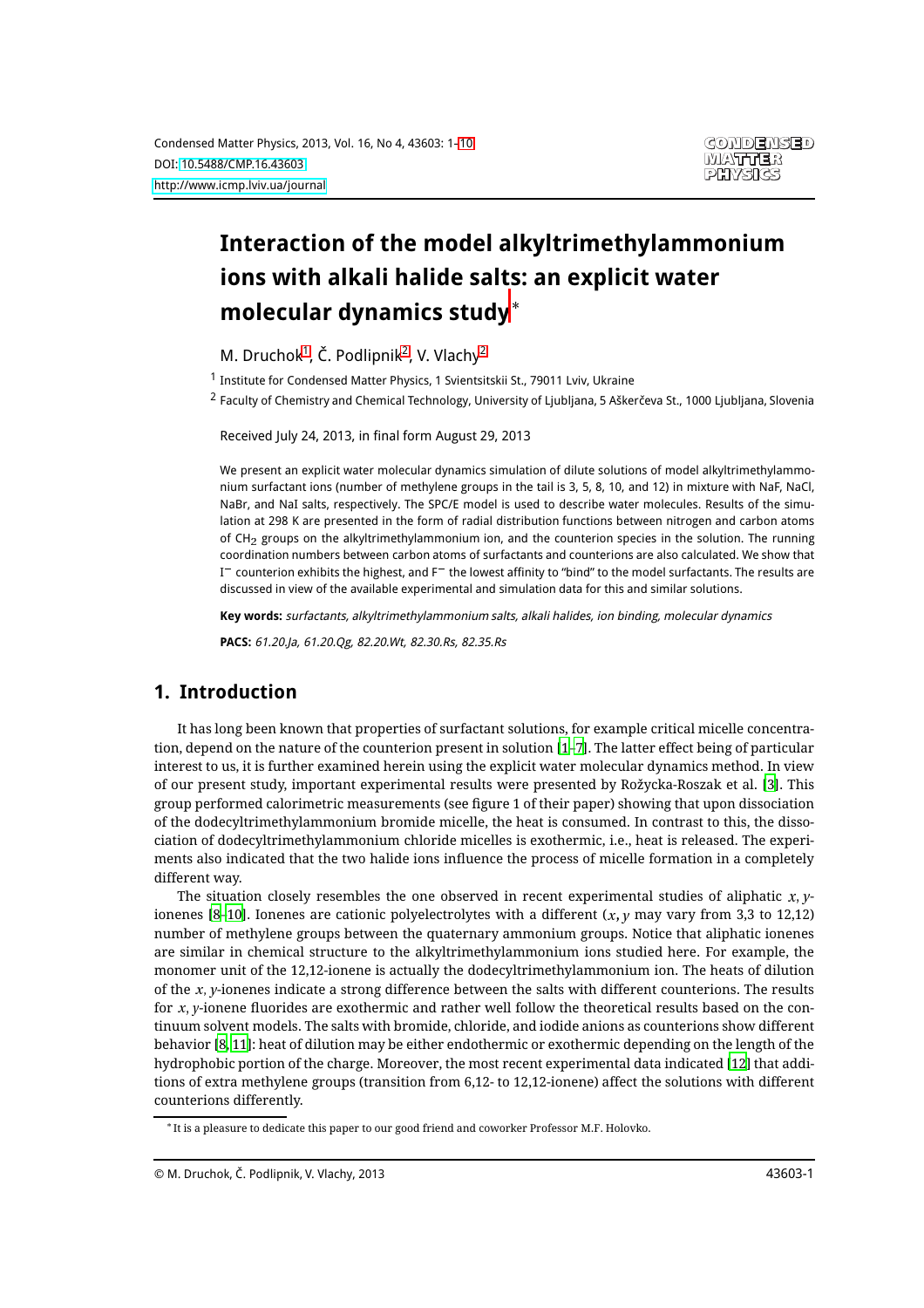Among the theoretical methods of probing the hydration in the explicit water models, the molecular dynamics simulations seem to be the most useful (see, for example, references [\[13](#page-8-7)–[16](#page-8-8)]). In the present explicit water molecular dynamics study we are interested in the effects of an increasing number of methylene groups (i.e., the length of the surfactant tail) on the interaction between the various counterion species in a solution and quaternary ammonium group of the surfactant. For this purpose, we performed the study of mixtures of alkyltrymethylammonium surfactant ions with fluoride, chloride, bromide, and iodide counterions in mixture with NaF, NaCl, NaBr, and NaI salts, respectively. The simulation is focused on very dilute solutions with respect to surfactant. In this way, the counterion-charged group interaction can be studied without possible complications of the polyion chain association. The study accordingly applies to the conditions well below the critical micelle concentration. The surfactant molecules with the tail, containing from three to twelve  $CH<sub>2</sub>$  groups, are probed.

#### **2. Model and simulation details**

A set of surfactant solutions containing alkylammonium ions, sodium co-ions, neutralizing halide counterions, and water molecules are investigated. To obtain insights into the specific ion effects, we examined a series of halide salts: fluorides, chlorides, bromides, and iodides. The respective counterions are characterized by the same charge but different crystal size, so one can expect a somewhat different interaction of the counterion with the surfactant (quaternary ammonium) ion. The latter ion consists of the quaternary nitrogen, neighbored by three CH<sub>3</sub>-groups, a carbon chain with CH<sub>2</sub> groups and a terminal  $CH<sub>3</sub>$  group. As an example, in figure [1](#page-1-0) we show the surfactant ion with five carbons in the tail. In the present study we considered surfactants with five different tail lengths; i.e., with 3-, 5-, 8-, 10-, and 12 carbons denoted as  $C_3$ ,  $C_5$ ,  $C_8$ ,  $C_{10}$ , and  $C_{12}$ . The wide spectrum of chain lengths allows us to study the effect of hydrophobicity on the counterion-quaternary ammonium interaction.

All the particles in the system were treated on equal footing. Water was described within the SPC/E model [\[17](#page-8-9)]. The Lennard-Jones parameters for Na $^{\mathrm{+}}$  ions were taken from reference [\[18](#page-8-10)], the ones for the halide ions — from the work by Palinkas [\[19\]](#page-8-11). The Lennard-Jones parameters for the sites of a surfactant were taken from the OPLS force field [\[20\]](#page-8-12). Charges at the atoms of surfactants were fitted from the electrostatic potential calculated with DFT B3LYP/6-311G\*\* using Jaguar 7.9 (Schrödinger Suite) [\[21](#page-8-13)]. Listing these charges in the form of tables for the whole atom simulation is far from op-timal. As an example, figure [1](#page-1-0) shows the distribution of charges for  $C_5$ , while all interested readers are encouraged to request the full information from authors via e-mail. In order to preserve the intramolecular geometry of the surfactants, we have utilized a set of bond and angular potentials in the



<span id="page-1-0"></span>**Figure 1.** (Color online) Schematic representation of the alkylammonium ion with five methyl groups in the tail. Nitrogen is indicated by blue, carbons by green, and hydrogens by white color. The numbers show optimized atomic charges.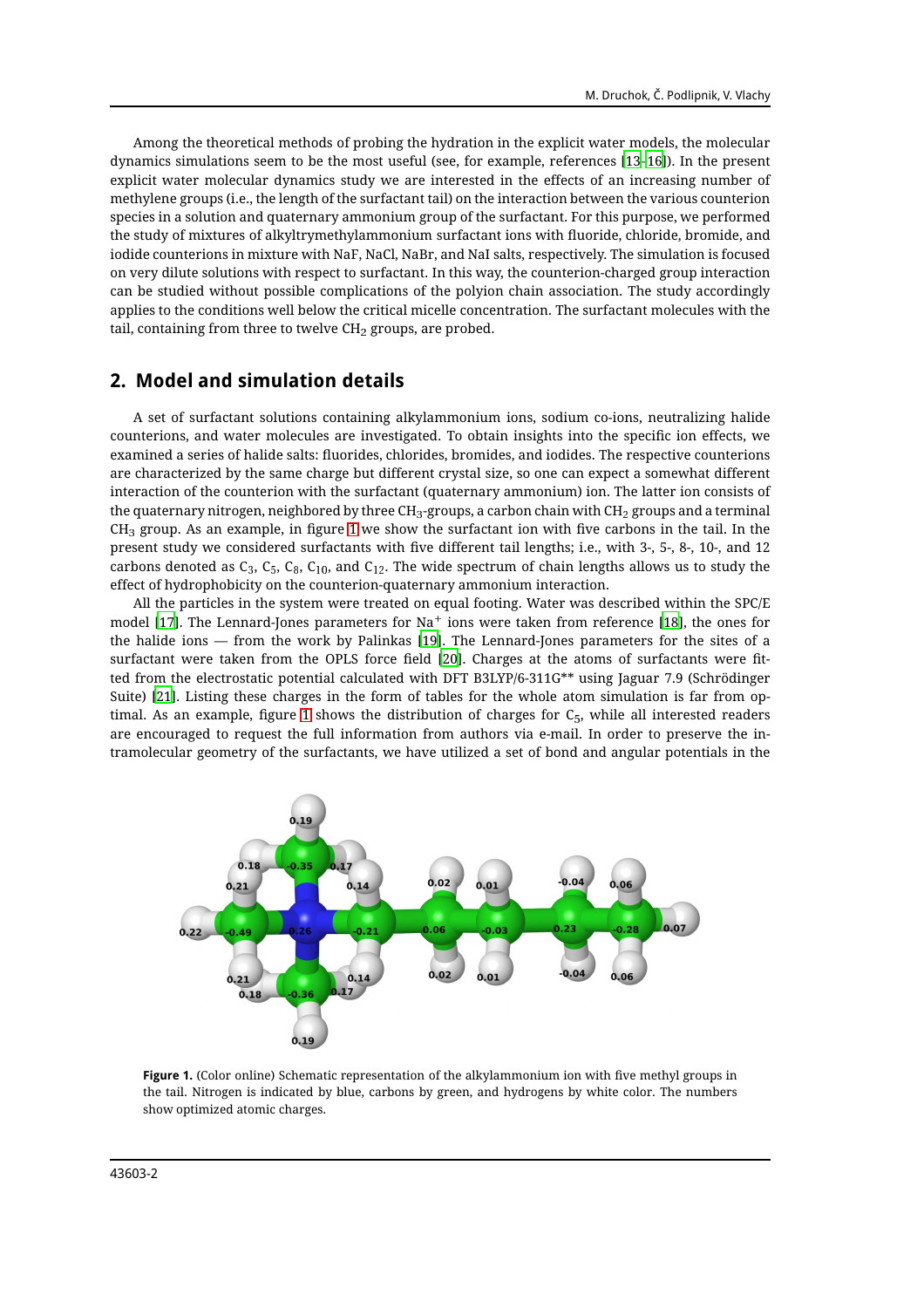|             | species | $\epsilon$ (kcal/mol) | $\sigma$ (Å) |
|-------------|---------|-----------------------|--------------|
| water       | 0       | 0.1554                | 3.1656       |
|             | Η       | 0.0                   | 0.0          |
|             | N       | 0.170                 | 3.25         |
| AA          | C       | 0.066                 | 3.50         |
|             | H       | 0.030                 | 2.5          |
|             | Na      | 0.0028                | 3.3304       |
|             | F       | 0.0118                | 4.0          |
| electrolyte | C1      | 0.0403                | 4.86         |
|             | Br      | 0.0645                | 5.04         |
|             |         | 0.0979                | 5.40         |

<span id="page-2-0"></span>**Table 1.** Model parameters.

form  $U = k_{\rm bond} (r - r_0)^2$  and  $U = k_{\rm angle} (\alpha - \alpha_0)^2$ . The carbon-carbon and nitrogen-carbon distances  $r_0$ in the surfactant backbone are 1.5 Å with the corresponding  $k_{\rm bond}$  = 500 kcal/mol/Å<sup>2</sup>, the parameters for the backbone angles —  $\alpha_0 = 111^\circ$ ,  $k_{\rm angle}$  = 250 kcal/mol. The parameters for the carbon-hydrogen bonds in CH $_2$  and CH $_3$  groups are 250 kcal/mol/Å $^\prime$  and 1.1 Å. For the hydrogen-hydrogen distances inside CH $_2$  and CH $_3$  groups we used additional constraints with parameters 150 kcal/mol/Ų, 1.8 Å. As for two off-backbone  $CH_3$  groups, the corresponding carbon-nitrogen-carbon angle is controlled by the angular potential 250( $\alpha$  – 109 $^{\circ}$ ) kcal/mol. Finally, for the surfactant rigidity we also applied a set of angular potentials 250( $\alpha$  – 180 $^{\circ}$ ) kcal/mol between next but one backbone carbons (first-third-fifth atom, secondfourth-sixth, ...).

The Lennard-Jones parameters ( $\sigma_i$ ,  $\epsilon_i$ ) assigned to various atoms or ions are shown in table [1.](#page-2-0) For unlike sites, the parameters were obtained using the mixing rules in the form  $\sigma_{ij} = \frac{1}{2}(\sigma_i + \sigma_j)$  and  $\epsilon_{ij} = \sqrt{\epsilon_i \epsilon_j}$ . A standard DL\_POLY [\[22](#page-8-14)] package was used for molecular dynamics simulations of model solutions with the unit cell containing 2352 water molecules, one surfactant ion, one counterion X (X can be F¯,Cl¯, Br¯, or I¯), and 6 Na+X pairs modelling the added salt. The concentration  $c_s$  of the added lowmolecular electrolyte Na $^{\rm +}$ X $^{\rm -}$  was  $\approx 0.14$  mol dm $^{\rm -3}.$  All the species were allowed to move freely across the cubic cell with periodic boundary conditions. The long-range Coulomb interactions were taken into account by the Ewald summation technique. The short-range interactions ware truncated at  $R_{\text{cut}} = 15$  Å. The pressure (1 bar) and temperature (298 K) were controlled by means of a Nose-Hoover barostat and thermostat in an isotropic N, P, T ensemble within the Melchiona modification [\[23](#page-8-15)]. The number of steps in the production runs ranged from 3.5 to 4.0×10 $^{\prime}$  with the time step 5 × 10 $^{-16}$  s. Such a time step is needed to satisfy the constraints imposed by the bond and angular intramolecular potentials for water and surfactants. The radial distribution functions (RDF) between various sites on the molecule and ions in solution are presented in the form of graphs.

#### **3. Numerical results**

#### **3.1. Radial distribution functions**

First, in figure [2](#page-3-0) we consider the nitrogen-counterion radial distribution functions. Notice that in all the solutions studied here an extra sodium salt (NaX, X $^-$  is the counterion) is present. The plots show that fluoride counterions tend to be located in the bulk of the solution (away from the surfactant ion), demonstrating poor correlation with the quaternary ammonium ion. This behavior is a consequence of strong hydration of fluoride ion, preventing "association" of fluoride ions with the nitrogen group on the surfactant, as we already know from the experimental [\[8](#page-8-3)–[10\]](#page-8-4) and theoretical [\[24,](#page-8-16) [25\]](#page-8-17) studies of x, yionene solutions. The halides of larger sizes, such as chloride, bromide, and iodide counterions, are less strongly hydrated (their free energies of hydration are smaller in magnitude than that of fluoride ion) and can, therefore, release some water molecules in interaction with the quaternary nitrogen group on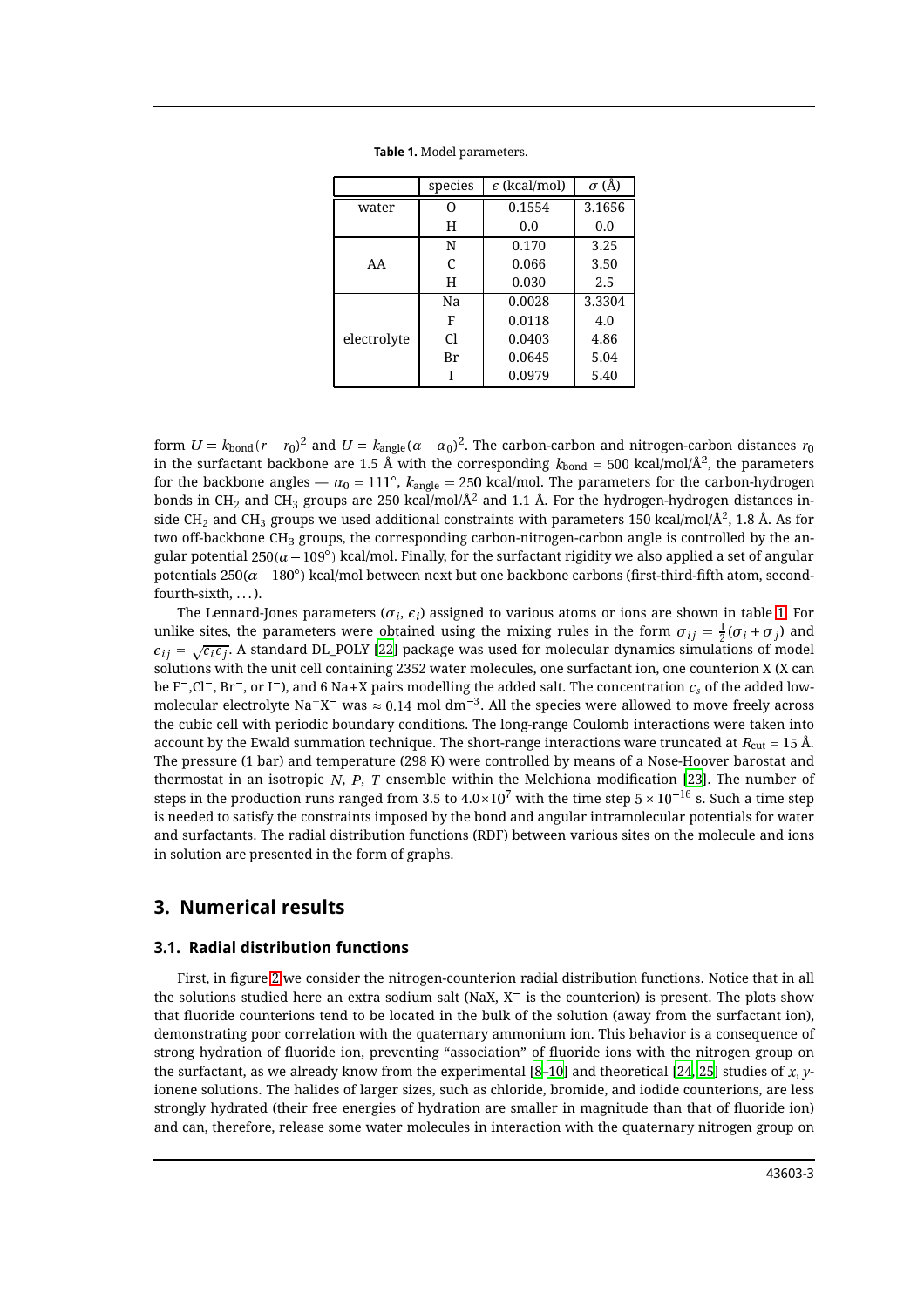

<span id="page-3-0"></span>**Figure 2.** (Color online) Nitrogen-counterion RDFs for molecule with (a) three methylene groups,  $C_3$ , (b)  $C_5$ , (c)  $C_8$ , (d)  $C_{10}$ , and (e)  $C_{12}$ . The results for fluorides are denoted by full red lines, for chlorides by dashed green lines, bromides are denoted by short-dashed blue, and iodides by dotted magenta lines.

the surfactant. This causes the nitrogen-counterion peak height to follow the ordering: I $^- > \rm{Br}^- > \rm{Cl}^- >$ F $\bar{\ }$  . This is valid for all the surfactants studied here, an exception being the shortest one, C $_3$ , where the peak heights of the chloride and bromide ions are approximately the same.

Different halide ions follow different sequences of the first peak height with respect to the chain length: for strongly solvated chlorides, the shortest,  $C_3$ , surfactant has the highest peak. The peak height then decreases in the order  $C_3 > C_5 > C_{12} > C_8 > C_{10}$ . In contrast with chlorides, the iodide salts, which are known to release their hydration waters more easily, reveal a different dependence of the magnitude of the first RDF peak. The highest value is obtained for  $C_8$ :  $C_8 > C_5 \approx C_{12} > C_3 > C_{10}$ . Here, the number of methylene groups becomes more important; a higher number of  $CH<sub>2</sub>$  groups means a stronger attraction. The balance between the Coulomb (charge density decreases with the chain length) and van der Waals attraction, which increases with the number of methylene groups in the chain, produces the observed sequence. Notice that, according to literature, the iodide ion is considered to have more affinity for hydrophobic surfaces than other halide ions [\[26\]](#page-8-18). The peak sequence for bromides reveals the lowest value for  $C_{12}$ , the others run close with a slight prevalence of the  $C_8$  one, like it is found for the iodide solutions.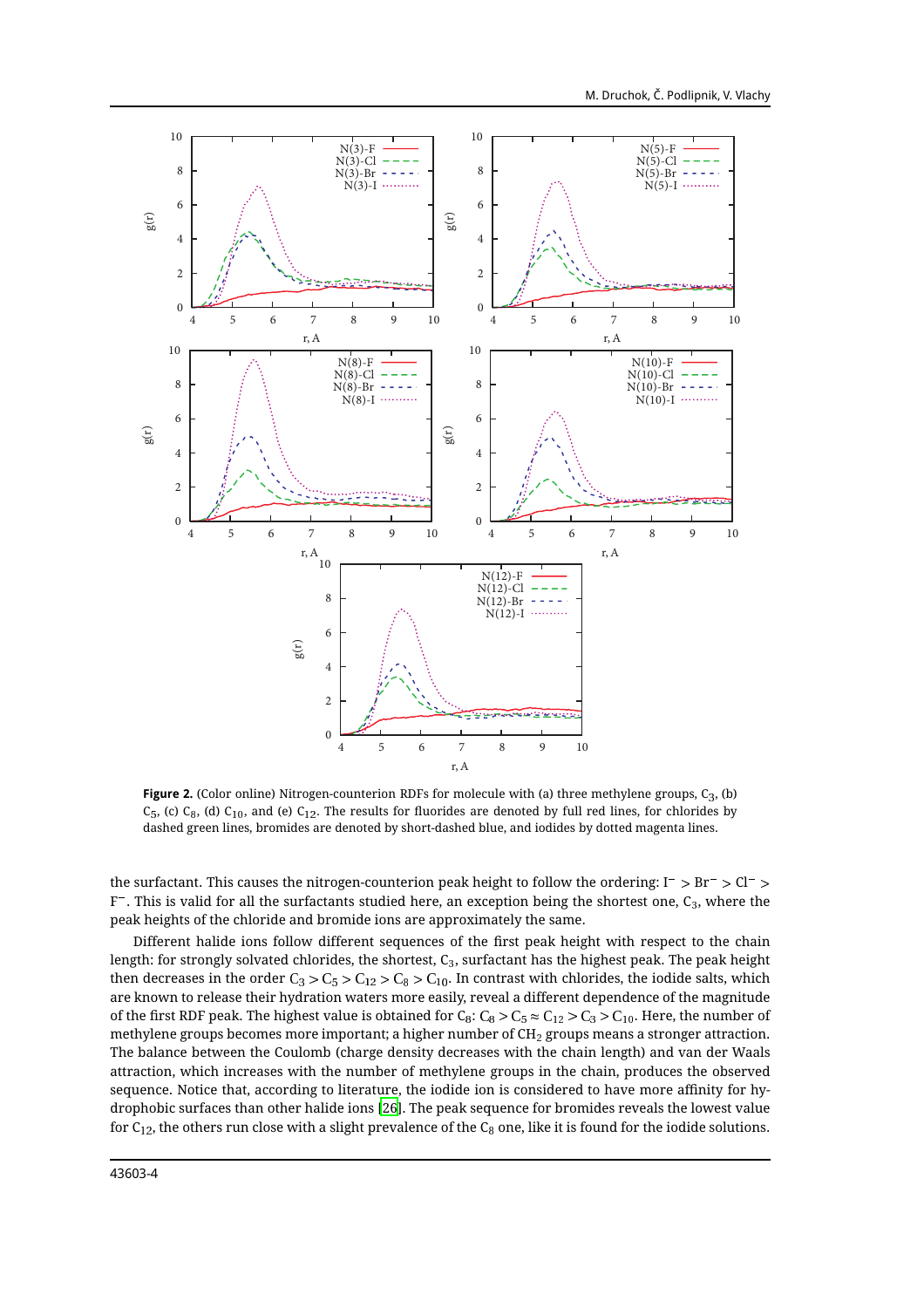

<span id="page-4-0"></span>**Figure 3.** (Color online) Carbon-counterion radial distribution functions. The legend as for figure [2.](#page-3-0)

These results are complemented by the carbon-counterion radial distribution functions (figure [3\)](#page-4-0). Notice that only the carbons from the surfactant tails are included into this RDF calculation; the contribution of carbons of  $CH_3$  groups neighboring to nitrogens is neglected. The sequence of carbon-counterion peak heights is: I¯ > Br¯ > Cl¯ > F¯. Again an exception is the shortest molecule (C3), where the peak heights of the chloride and bromide counterions are approximately the same. Peaks of these distribution functions are generally lower than those of the counterion-nitrogen distributions, indicating a weaker accumulation of counterions next to the surfactant tail. Similar to the nitrogen-fluoride radial distribution functions, the carbon-fluoride ones exhibit merely a weak correlation, confirming the conclusion about marginal "association" of F<sup>-</sup> ions with the surfactant molecules. The carbon-chloride distribution functions demonstrate a quite expected sequence of the RDF peak heights: the highest is  $C_3$  peak, next goes  $C_5$ , then  $C_8 \approx C_{10} \approx C_{12}$ . This indicates that the relatively strongly solvated chloride counterions exhibit little (or no) affinity for surfactants with longer tails. The carbon-iodide pair distribution functions demonstrate a higher peak for C<sub>3</sub> than C<sub>5</sub>  $\approx$  C<sub>8</sub>, while the lowest are the peaks for C<sub>10</sub> and C<sub>12</sub>. The counterion-carbon interaction, as judged on the basis of these RDFs, is stronger for I $^-$  than for Cl $^-$ , and this effect is quite prominent for longer surfactants [\[26\]](#page-8-18).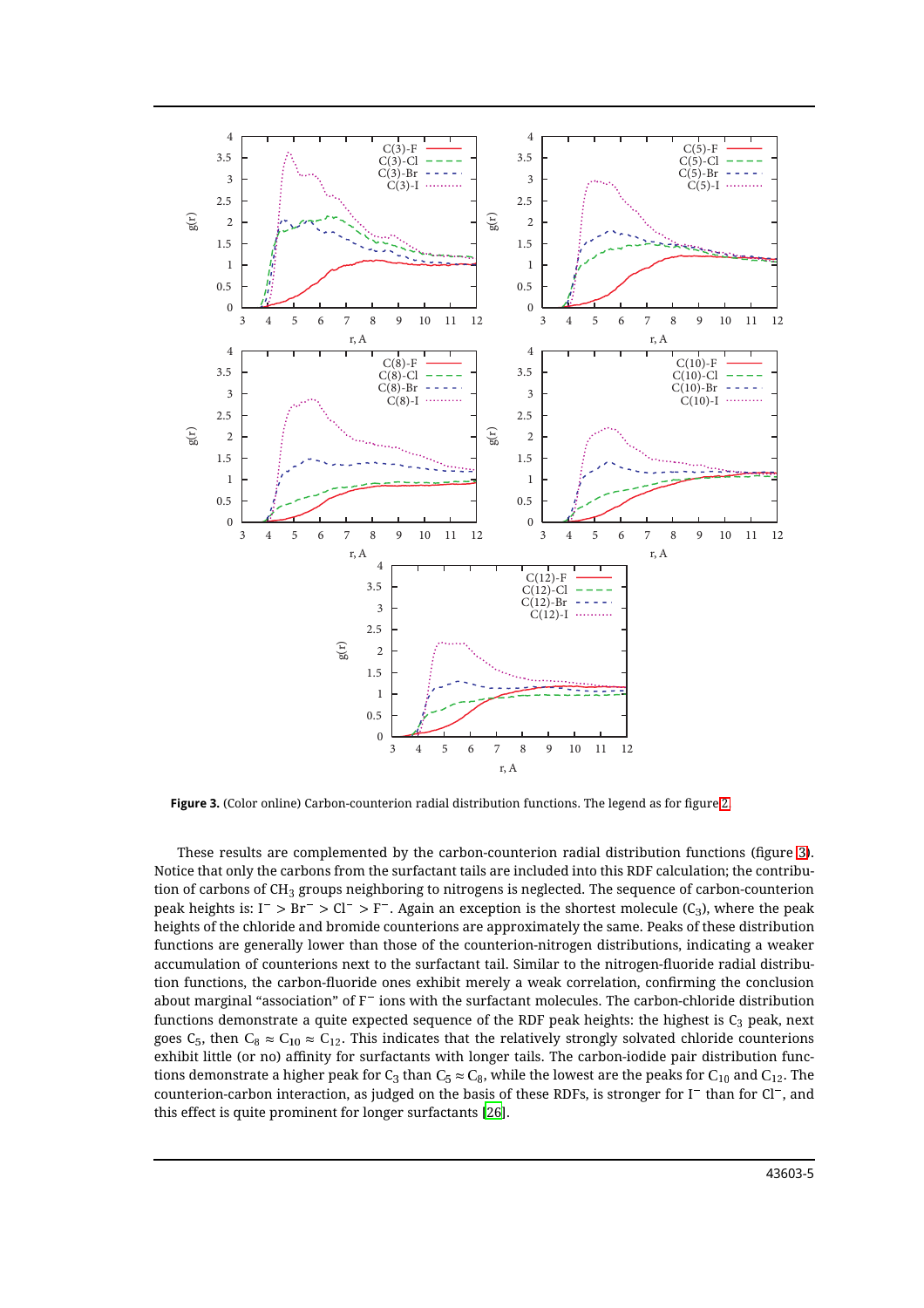#### **3.2. Running coordination numbers**

Each of the surfactant species carries one charged group but a different number of methylene groups  $(C<sub>x</sub>)$ , which obscures the direct comparison (nitrogen-counterion vs carbon-counterion) of the RDFs discussed above. For this reason, we also present the so-called running coordination numbers as an alternative way of data analysis. This quantity,  $n_{\alpha\beta}(r)$ , is defined as a number of particles  $\beta$  in a sphere of radius  $r$  around a certain particle  $\alpha$  in the center:

$$
n_{\alpha\beta}(r) = 4\pi\rho_{\beta} \int_{0}^{r} g_{\alpha\beta}(r')r'^{2}dr',
$$
\n(3.1)

where  $\rho_{\beta}$  is a number density of species  $\beta$  in the system. We denote the counterion species with subscript  $\alpha$  and carbon of the methylene group with  $\beta$ , so the coordination numbers reflect the probability to find a carbon atom in the sphere around a counterion (figure [4\)](#page-5-0). This permits a more realistic presentation of the counterion accumulation around the methylene groups, as it can be inferred from the relevant pair distribution functions alone. The conclusion emerging from figure [4](#page-5-0) is that fluoride ions are the least, and iodide counterions the most strongly coordinated to carbon atoms, while the other counterions fit in-between. Generally, the running coordination numbers for  $C_{12}$  are the highest, with a decrease in the direction toward  $C_3$ . The present observation reflects the fact that  $C_{12}$  solutions contain more carbons than the  $C_3$  ones. The running coordination numbers for fluorides demonstrate a monotonous dependence on the length of the hydrophobic chain.

For less hydrated chlorides, the picture complicates: the  $C_8$  running coordination number (for a region of distances up to 8 Å) runs bellow the other corresponding functions. One should also note a relatively small difference between  $C_{12}$  and  $C_3$  running coordination numbers for the fluoride and chloride solutions. This finding is consistent with the suggestion drawn on the basis of the nitrogen-fluoride/chloride



<span id="page-5-0"></span>**Figure 4.** (Color online) Counterion-carbon running coordination numbers for the fluorides (top left), chlorides (right), bromides (bottom left), and iodides (right hand panel).  $C_{12}$  results are denoted by full red lines,  $C_{10}$  — dashed green,  $C_8$  — short-dashed blue,  $C_5$  — dotted magenta, and  $C_3$  results are denoted by dash-dotted cyan lines.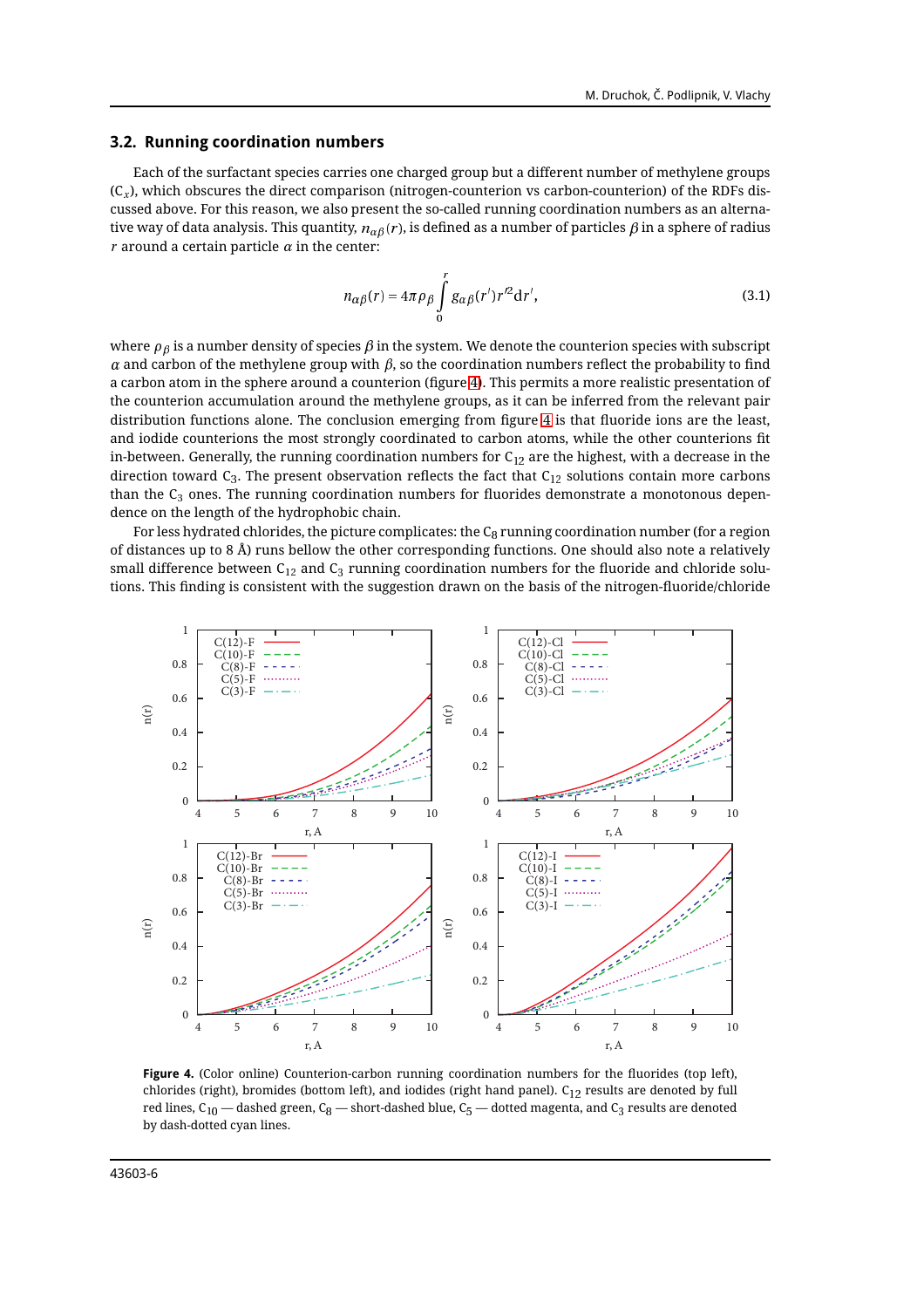

<span id="page-6-0"></span>**Figure 5.** (Color online) Oxygen-nitrogen (left-hand) and oxygen-carbon (right-hand) RDFs for molecule with twelve methylene groups,  $C_{12}$ . The results for fluorides are denoted by full red lines, for chlorides by dashed green lines, bromides are denoted by short-dashed blue, and iodides by dotted magenta lines.

RDFs: the origin of the attraction between surfactants and counterions is mainly of electrostatic nature. The picture changes if one considers bromide and iodide solutions. The gap between  $C_{12}$  and  $C_3$  values becomes more significant, moreover, for the iodide case, the  $C_8$  running coordination numbers exceed  $C_{10}$  values. This agrees with the jump seen above in the  $C_8$ -iodide RDFs (figure [2\)](#page-3-0). We ascribe this behavior to the competition between Coulomb and van der Waals interactions; while the importance of the former decreases with an increasing chain length, just an opposite is true for the van der Waals forces. We have also calculated the counterion-nitrogen running coordination numbers. These data seem to merely confirm the insights obtained from the radial distribution functions presented in figure [2](#page-3-0) and are, therefore, not shown here.

#### **3.3. Hydration of the quaternary ammonium and methylene groups**

To document the effect of the counterion species on the hydration of the surfactant we collected the oxygen-nitrogen and oxygen-carbon (methylene group) radial distribution functions. All the surfactans studied here exhibit the same trends as far as the counterion species is concerned, so only the data for the longest one,  $C_{12}$ , are presented in more detail (see figure [5\)](#page-6-0). Oxygen-nitrogen radial distribution functions: the position of the first peak remains unchanged, but its height slightly decreases along the sequence F/Cl/Br/I. This result indicates that large and loosely hydrated counterions win against waters in competition for the vacancies near surfactant ions. A similar effect has been earlier observed in the studies of 3,3- and 6,6-ionene oligomers in water [\[24](#page-8-16), [25](#page-8-17)].

The right hand panel of figure [5](#page-6-0) presents the oxygen-carbon radial distribution functions. The differences between the radial distribution functions belonging to different counterions are even smaller here. It is the iodide radial distribution function which has the smallest peak, confirming the observation mentioned above. Finally, the shapes of the oxygen-nitrogen and oxygen-carbon (methylene group) radial distribution functions are the same as observed before for  $x$ ,  $y$ -ionene oligomers in water [\[24,](#page-8-16) [25](#page-8-17)]. Much weaker hydration (drying) of the methylene groups in comparison with the positively charged nitrogen group is clearly visible.

We expect for the positively charged surfactant head to orient neighboring water molecules in such a way that an oxygen points toward, and hydrogens away from the head. In addition, we are interested in the orientation of water molecules near the hydrophobic tail. A water molecule is considered to be a part of the surfactant hydration shell if the distance between oxygen and nitrogen is less than 6.3 Å, or the distance between the oxygen and tail carbon is less than 4.3 Å. Notice that the carbons attached directly to nitrogen are not included in the statistics. These distances are the positions of the corresponding first minima of the nitrogen-oxygen and carbon-oxygen RDFs (figure [5\)](#page-6-0). We monitored the angle between the dipole moment of a (hydrating) water molecule and a vector pointing from oxygen to the nearest carbon or nitrogen. Following this definition, we accumulated two types of angular distribution functions. The first one describes orientations of hydrating waters in the vicinity of nitrogen (charged head), and the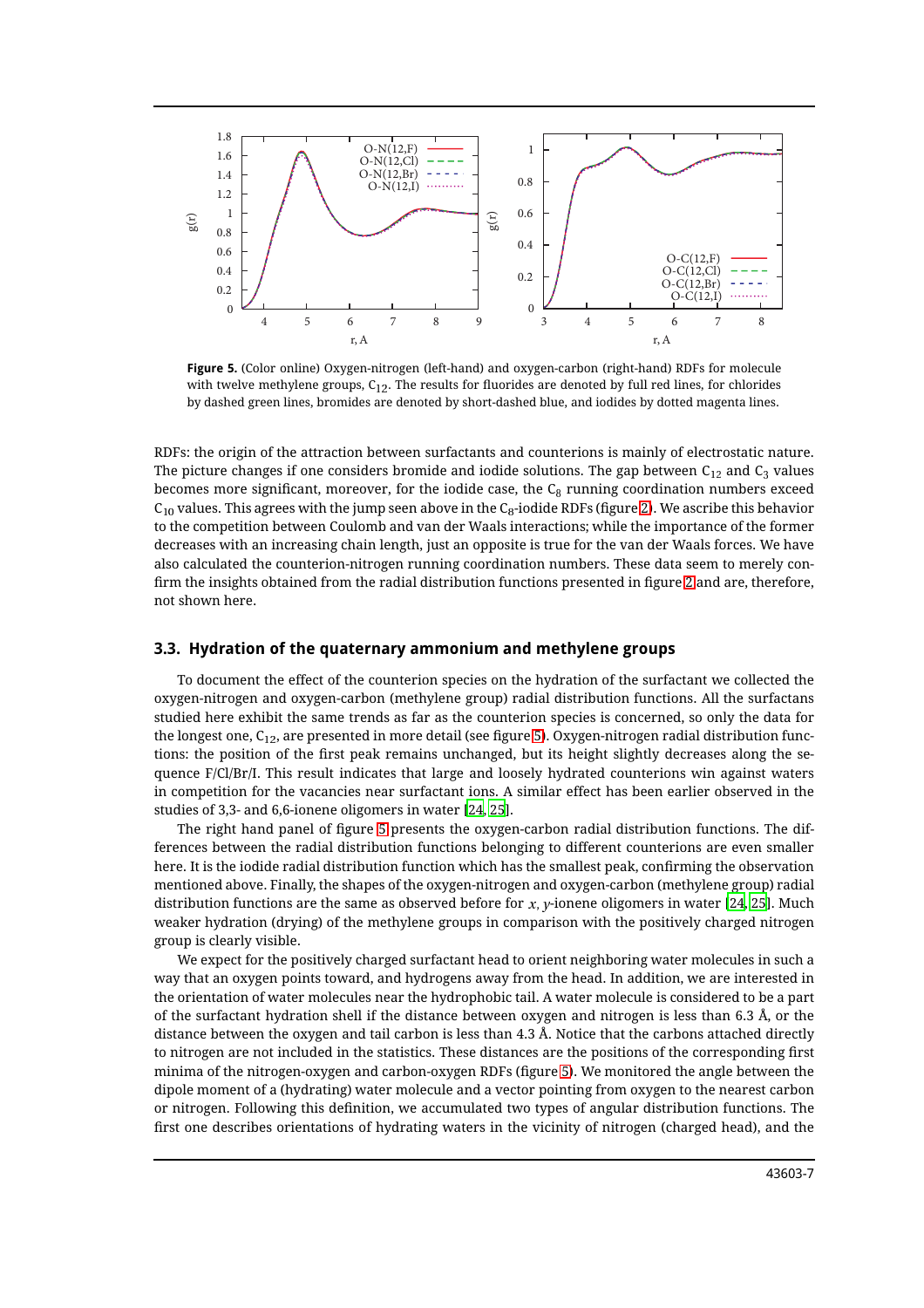second one near the carbons of hydrophobic tail. To illustrate the difference, we discuss these data in terms of average angles. It is interesting that the angles averaged over the waters near the "nitrogen" group show little dependence on the counterion type, or on the length of the hydrophobic tail. The variation of this angle is in the range between 97 to 100°. Contrary to this, the orientation distribution of the waters near "carbons" demonstrates a spread from 91 $^{\circ}$  for C<sub>12</sub> to 97 $^{\circ}$  for C<sub>3</sub>. The result reflects the fact that for shorter surfactants with higher charge density, hydrating waters are more affected than for the longer  $(C_{12})$  ones.

#### **4. Discussion**

The quaternary ammonium group is a part of many important molecules. One such example are aliphatic x, y-ionenes, where x and y denote the numbers of methylene groups between the two adjacent quaternary nitrogens. These cationic polyelectrolytes can be synthesized with different charge density, varying  $x$ , y numbers from 3 to 12 (see, for example [\[27](#page-8-19)-[30](#page-8-20)]). Recently in a series of papers we had studied aqueous solutions of  $x$ , y-ionenes using different experimental methods  $[8-10]$  $[8-10]$ . In addition, the molecular dynamics simulations of the 3,3- and 6,6-ionenes were performed [\[24](#page-8-16), [25](#page-8-17)].

The repeating monomer unit of the 3,3-ionene polyelectrolyte is composed of the quaternary ammonium group followed by three methylene groups. Similarly, the repeating unit of 12,12-ionene is the quaternary ammonium group followed by twelve  $CH<sub>2</sub>$  groups. It is quite clear from this that our model  $C_{12}$  surfactant can be "identified" as a monomer unit (with an exception of the terminal hydrogen) of the 12,12-ionene polycation. With the same logic, the model  $C_3$  surfactant is a building block of the 3,3ionene, while the  $C_5$  and  $C_8$  roughly correspond to the 6,6-ionene. This makes it worthwhile to compare the present simulations with those for 3, 3- and 6, 6-ionene oligoions in explicit water. Unfortunately, no molecular dynamic simulations for the 12, 12-ionene solutions exist so far.

Here, we compare the pair distribution functions shown in figures [2](#page-3-0) and [3](#page-4-0) with those published in references [\[24\]](#page-8-16) (see figures 4 and 5 of that paper), and [\[25\]](#page-8-17) (figure 3). Considering that the force field used in both calculations is very similar, more or less similar results are expected. The eventually observed differences between the two results could only be attributed to an accumulation of the charge on the oligoion with six monomer units. The heights of the peaks in figure 4 (see reference [\[24\]](#page-8-16)) follow the trend NaF < NaCl < NaBr < NaI. The same holds true for the carbon-counterion RDFs shown in figure 5 of the same paper, except that now the iodide and bromide peaks are very close to each other. In other words, the trends exhibited by "monomers" are also reproduced by short oligoions in water. Useful information on the specific ion effects in polyelectrolyte solutions may often be obtained by studying monomer systems, as it was demonstrated for salts of para-toluene(sulphonic) acid [\[31](#page-8-21)], and for tetraalkylammonium halides in water (see reference [\[32](#page-8-22)], and the references therein). A word of caution is needed with respect to this statement. Recent measurements by Čebašek and coworkers [\[12\]](#page-8-6) show that for sufficiently hydrophobic 12,12-ionenes, the trends with respect to the nature of counterion (Hofmeister series) may be reversed in comparison with the more charged (less hydrophobic) 3,3-ionenes.

The experimental results for the alkyltrimethylammonium surfactant solutions, which partially include the pre-micellar region, have been presented by several authors [\[1](#page-8-0), [2](#page-8-23), [5](#page-8-24), [7](#page-8-1)]. Since the critical micelle concentrations for surfactants with long chains  $(C_{12}$  and more) are very low, the data are not collected systematically. Among these studies it is worth mentioning the work by Jakubowska [\[7\]](#page-8-1) who used mass spectrometry to investigate the affinity of counterions to surfactant monomers in the gas phase. She examined the sodium hexadecyl-N,N,N-trimethyl ammonium bromide in the presence of various salts. The results suggested the following ordering in the affinity of counterions for this surfactant:  $F^{-} < Cl^{-} < NO_{3}^{-}$ .

Enthalpies of dilution of various surfactants have been measured in pre-micellar region by Birch and Hall [\[1\]](#page-8-0); see figure 1 of their paper. The authors compare their results with the results by the Debye-Hückel limiting law. Surfactant ions (alkyltrimethyl ammonium bromides,  $C_n$ TAB) with a number of carbon atoms  $n$  from 6 to 12 were examined. The surfactants exhibit both positive and negative deviations from the limiting law. The ordering of the surfactants, from negative to positive deviations is:  $C_6$ TAB  $<$   $C_8$ TAB  $<$   $C_{10}$ TAB  $<$   $C_{12}$ TAB. This finding appears to be in qualitative agreement with the results for counterion-carbon coordination number presented in figure [4.](#page-5-0)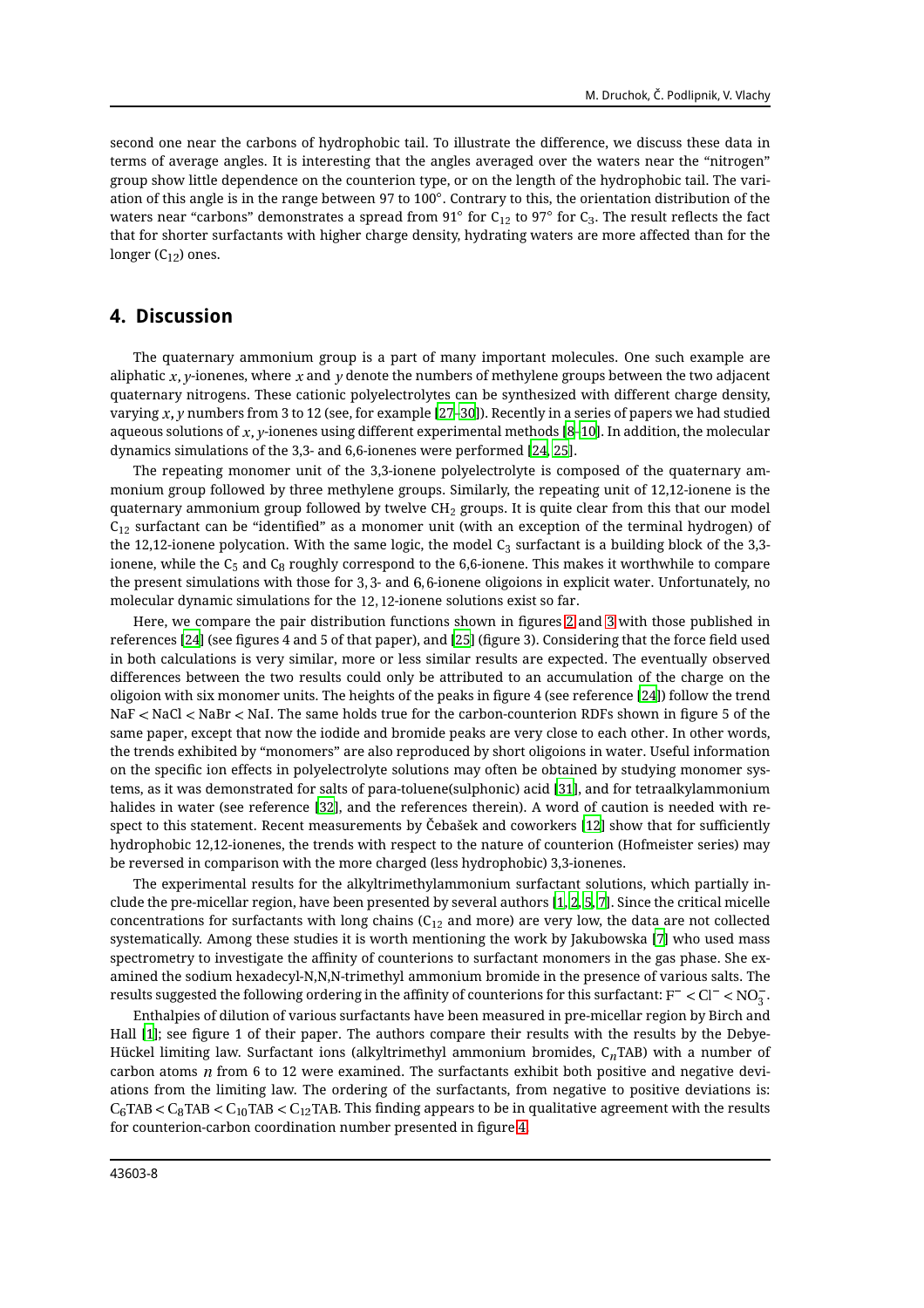### **5. Conclusions**

The explicit water molecular dynamics simulations of dilute solutions of model alkyltrimethylammonium surfactant ions (the number of carbon atoms in the tail is 3, 5, 8, 10, and 12) in mixture with NaF, NaCl, NaBr, and NaI, are performed. The results are presented in the form of relevant radial distribution functions; in addition, the running coordination numbers for the counterion-carbon distributions are evaluated. The nitrogen-counterion correlations seem to primarily depend on the Coulomb interaction. On the other hand, the carbon-counterion distribution coordination numbers seem to be also affected by the van der Waals forces. The molecular dynamics results presented here are consistent with the experimental data for alkyltrimethyl ammonium salts taken in the pre-micellar region. Furthermore, the results agree with similar simulations performed for aliphatic  $x$ ,  $y$ -ionene solutions, and with experimental findings for the surfactant and polyelectrolyte systems containing a quaternary ammonium group.

## **Acknowledgements**

This study was supported by the Slovenian Research Agency fund (ARRS) through the Program 0103– 0201, and Project J1–4148.

### **References**

- <span id="page-8-0"></span>1. Birch B.J., Hall D.G., J. Chem. Soc., Faraday Trans. 1, 1972, **68**, 2350; doi[:10.1039/F19726802350.](http://dx.doi.org/10.1039/F19726802350)
- <span id="page-8-23"></span>2. De Lisi R., Fisicaro E., Milioto S., J. Solution Chem., 1988, **17**, 1015; doi[:10.1007/BF00647799.](http://dx.doi.org/10.1007/BF00647799)
- <span id="page-8-2"></span>3. Rožycka-Roszak B., Zylka R., Kral T., Przyczyna A., Z. Naturforsch. C, 2001, **56**, 407.
- 4. Perger T.M., Bešter-Rogač M., J. Coll. Interface Sci., 2007, **313**, 288; doi[:10.1016/j.jcis.2007.04.043.](http://dx.doi.org/10.1016/j.jcis.2007.04.043)
- <span id="page-8-24"></span>5. Jakubowska A., Chem. Phys. Chem., 2008, **9**, 829; doi[:10.1002/cphc.200700763.](http://dx.doi.org/10.1002/cphc.200700763)
- 6. Šarac B., Bešter-Rogač M., J. Coll. Interface Sci., 2009, **338**, 216; doi[:10.1016/j.jcis.2009.06.027.](http://dx.doi.org/10.1016/j.jcis.2009.06.027)
- <span id="page-8-1"></span>7. Jakubowska A., J. Coll. Interface Sci., 2010, **346**, 398; doi[:10.1016/j.jcis.2010.03.043.](http://dx.doi.org/10.1016/j.jcis.2010.03.043)
- <span id="page-8-3"></span>8. Čebašek S., Lukšič M., Pohar C., Vlachy V., J. Chem. Eng. Data, 2011, **56**, 1282; doi[:10.1021/je101136a.](http://dx.doi.org/10.1021/je101136a)
- 9. Bončina M., Lukšič M., Druchok M., Vlachy V., Phys. Chem. Chem. Phys., 2012, **14**, 2024; doi[:10.1039/c2cp23137a.](http://dx.doi.org/10.1039/c2cp23137a)
- <span id="page-8-4"></span>10. Seručnik M., Bončina M., Lukšič M., Vlachy V., Phys. Chem. Chem. Phys., 2012, **14**, 6805; doi[:10.1039/C2CP40571G.](http://dx.doi.org/10.1039/C2CP40571G)
- <span id="page-8-5"></span>11. Arh K., Pohar C., Acta Chim. Slov., 2001, **48**, 385.
- <span id="page-8-6"></span>12. Čebašek S., Seručnik M., Vlachy V., J. Phys. Chem. B, 2013, **117**, 3682; doi[:10.1021/jp401313f.](http://dx.doi.org/10.1021/jp401313f)
- <span id="page-8-7"></span>13. Lounnas V., Lüdemann S.K., Wade R.C., Biophys. Chem., 1999, **78**, 157; doi[:10.1016/S0301-4622\(98\)00237-3.](http://dx.doi.org/10.1016/S0301-4622(98)00237-3)
- 14. Patsahan T., Holovko M., Condens. Matter Phys., 2007, **10**, 143; doi[:10.5488/CMP.10.2.143.](http://dx.doi.org/10.5488/CMP.10.2.143)
- 15. Bryk T., Holovko M., J. Mol. Liq., 2009, **147**, 13; doi[:10.1016/j.molliq.2008.10.014.](http://dx.doi.org/10.1016/j.molliq.2008.10.014)
- <span id="page-8-8"></span>16. Virtanen J.J., Makowski L., Sosnick T.R. Freed K.F., Biophys. J., 2010, **99**, 1; doi[:10.1016/j.bpj.2010.06.027.](http://dx.doi.org/10.1016/j.bpj.2010.06.027)
- <span id="page-8-9"></span>17. Berendsen H.J.C., Grigera J.R., Straatsma T.P., J. Phys. Chem., 1987, **91**, 6269; doi[:10.1021/j100308a038.](http://dx.doi.org/10.1021/j100308a038)
- <span id="page-8-10"></span>18. Aqvist J., J. Phys. Chem., 1990, **94**, 8021; doi[:10.1021/j100384a009.](http://dx.doi.org/10.1021/j100384a009)
- <span id="page-8-11"></span>19. Palinkas G., Riede O., Heinzinger K., Z. Naturforsch. A, 1977, **32**, 1197.
- <span id="page-8-12"></span>20. Jorgensen W.L., Maxwell D.S., Tirado-Rives J., J. Am. Chem. Soc., 1996, **118**, 11225; doi[:10.1021/ja9621760.](http://dx.doi.org/10.1021/ja9621760)
- <span id="page-8-13"></span>21. Becke A.D., J. Chem. Phys., 1993, **98**, 1372; doi[:10.1063/1.464304.](http://dx.doi.org/10.1063/1.464304)
- <span id="page-8-14"></span>22. [http://www.ccp5.ac.uk/DL\\_POLY\\_CLASSIC/.](http://www.ccp5.ac.uk/DL_POLY_CLASSIC/)
- <span id="page-8-15"></span>23. Melchionna S., Ciccotti G., Holian B.L., Molec. Phys., 1993, **78**, 533; doi[:10.1080/00268979300100371.](http://dx.doi.org/10.1080/00268979300100371)
- <span id="page-8-16"></span>24. Druchok M., Hribar–Lee B., Krienke H., Vlachy V., Chem. Phys. Lett., 2008, **450**, 281;
	- doi[:10.1016/j.cplett.2007.11.024.](http://dx.doi.org/10.1016/j.cplett.2007.11.024)
- <span id="page-8-17"></span>25. Druchok M., Vlachy V., Dill K.A., J. Phys. Chem. B, 2009, **113**, 14270; doi[:10.1021/jp906727h.](http://dx.doi.org/10.1021/jp906727h)
- <span id="page-8-18"></span>26. Lund M., Jungwirth P., Woodward C.E., Phys. Rev. Lett., 2008, **100**, 258105; doi[:10.1103/PhysRevLett.100.258105.](http://dx.doi.org/10.1103/PhysRevLett.100.258105)
- <span id="page-8-19"></span>27. Rembaum A., Noguchi H., Macromolecules, 1972, **5**, 261; doi[:10.1021/ma60027a007.](http://dx.doi.org/10.1021/ma60027a007)
- 28. Williams S.R., Long T.E., Prog. Polym. Sci., 2009, **34**, 762; doi[:10.1016/j.progpolymsci.2009.04.004.](http://dx.doi.org/10.1016/j.progpolymsci.2009.04.004)
- 29. Layman J.M., Borgerding E.M., Williams S.R., Heath W.H., Long T.E., Macromolecules, 2008, **41**, 4635; doi[:10.1021/ma800549j.](http://dx.doi.org/10.1021/ma800549j)
- <span id="page-8-20"></span>30. Zelikin A.N., Akritskaya N.I., Izumrudov V.A., Macromol. Chem. Phys., 2001, **202**, 3018; doi[:10.1002/1521-3935\(20011001\)202:15<3018::AID-MACP3018>3.0.CO;2-7.](http://dx.doi.org/10.1002/1521-3935(20011001)202:15%3C3018::AID-MACP3018%3E3.0.CO;2-7)
- <span id="page-8-21"></span>31. Otrin-Debevc K., Pohar C., Vlachy V., J. Solution Chem., 1996, **25**, 787; doi[:10.1007/BF00973785.](http://dx.doi.org/10.1007/BF00973785)
- <span id="page-8-22"></span>32. Krienke H., Vlachy V., Ahn-Erchan G., Bako I., J. Phys. Chem. B, 2009, **113**, 4360; doi[:10.1021/jp8079588.](http://dx.doi.org/10.1021/jp8079588)